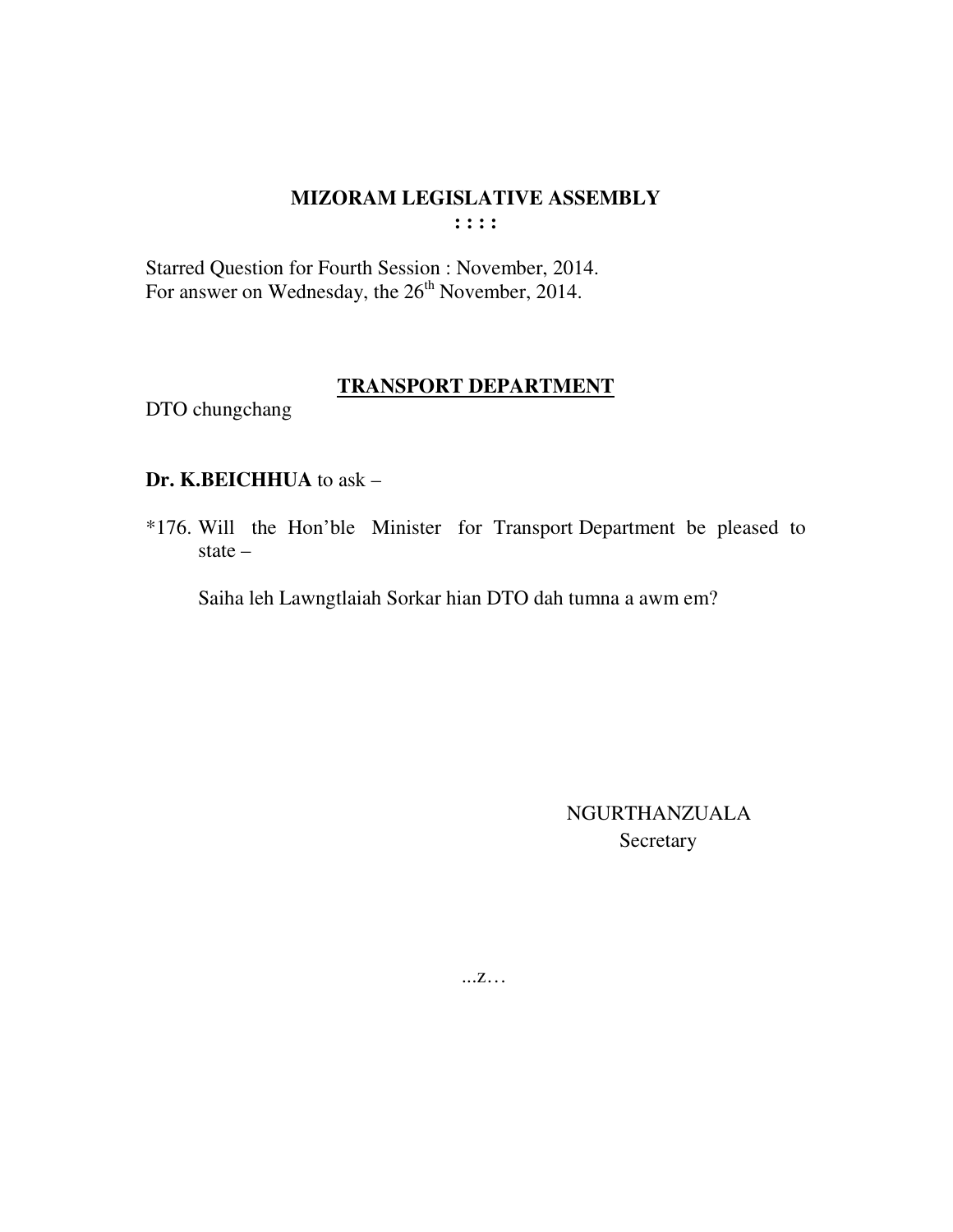**:: :: ::** 

Starred Question for Fourth Session : November, 2014. For answer on Wednesday, the 26<sup>th</sup> November, 2014.

# **INFORMATION & COMMINICATION TECHNOLOGY DEPARTMENT**

Information & Technology chungchang

## **Pu LALRUATKIMA** to ask -

- \*177. Will the Hon'ble Minister for Information & Communication Technology Department be pleased to state –
	- (a) MLA te pualin Information Technology inzirtirna buatsaih a ni em?
	- (b) Anih chuan engtikah nge buatsaih a nih a, engzatnge sum sen anih?

NGURTHANZUALA Secretary

… **v...**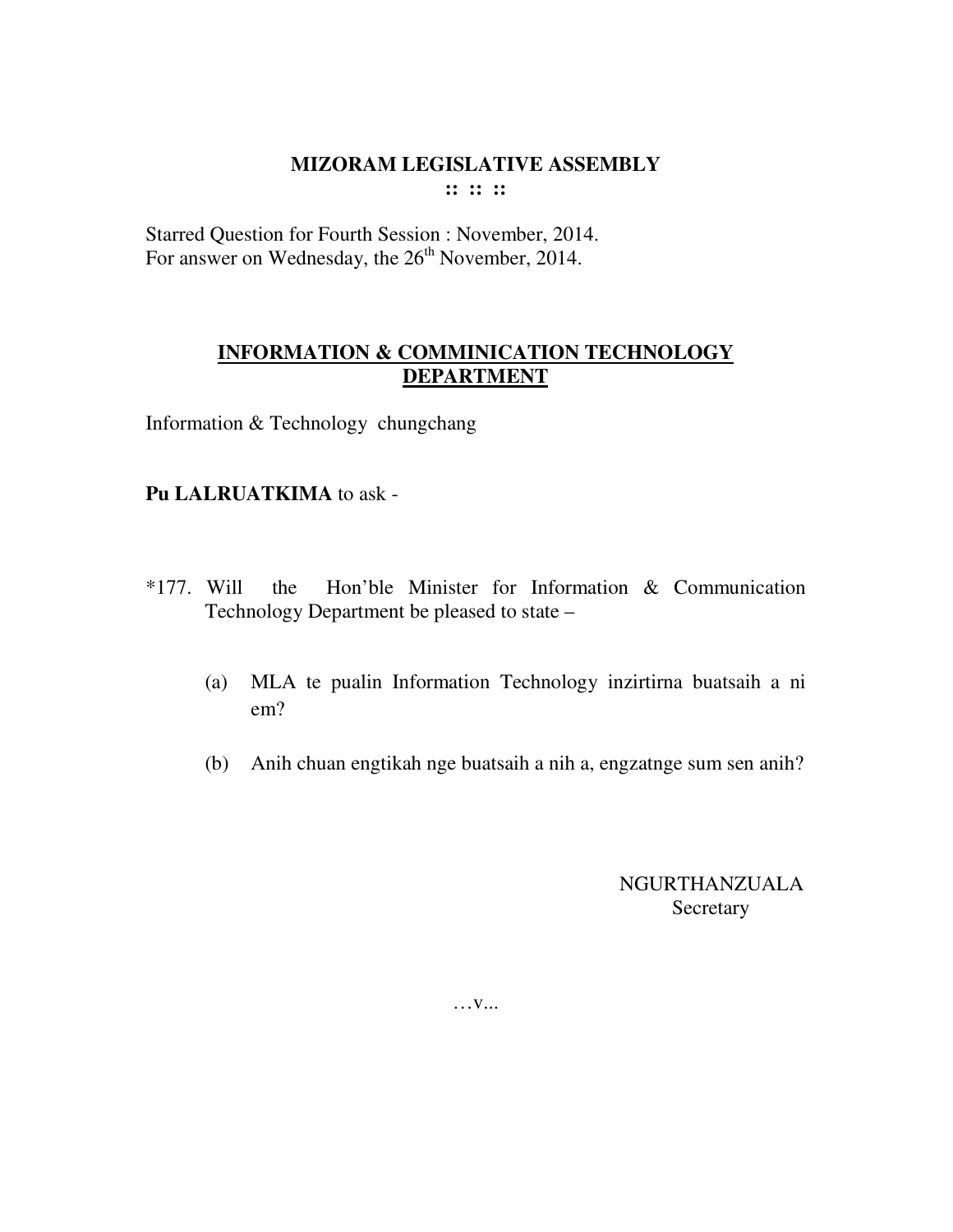# MIZORAM LEGISLATIVE ASSEMBLY  $\mathbb{R}^n \times \mathbb{R}^n$

Starred Question for Fourth Session : November, 2014. For answer on Wednesday, the 26<sup>th</sup> November, 2014.

## **INDUSTRIES DEPARTMENT**

ISPAT a thawktu lak chungchang.

Er. LALRINAWMA to ask -

\*178. Will the Hon'ble Minister for Industries Department be pleased to state-

Director of Industries leh Mizoram ISPAT Industry ten Deed of Agreement an ziah ang hian he ISPAT a hnathawkte hi lak an ni ta em?

> NGURTHANZUALA Secretary.

 $...M...$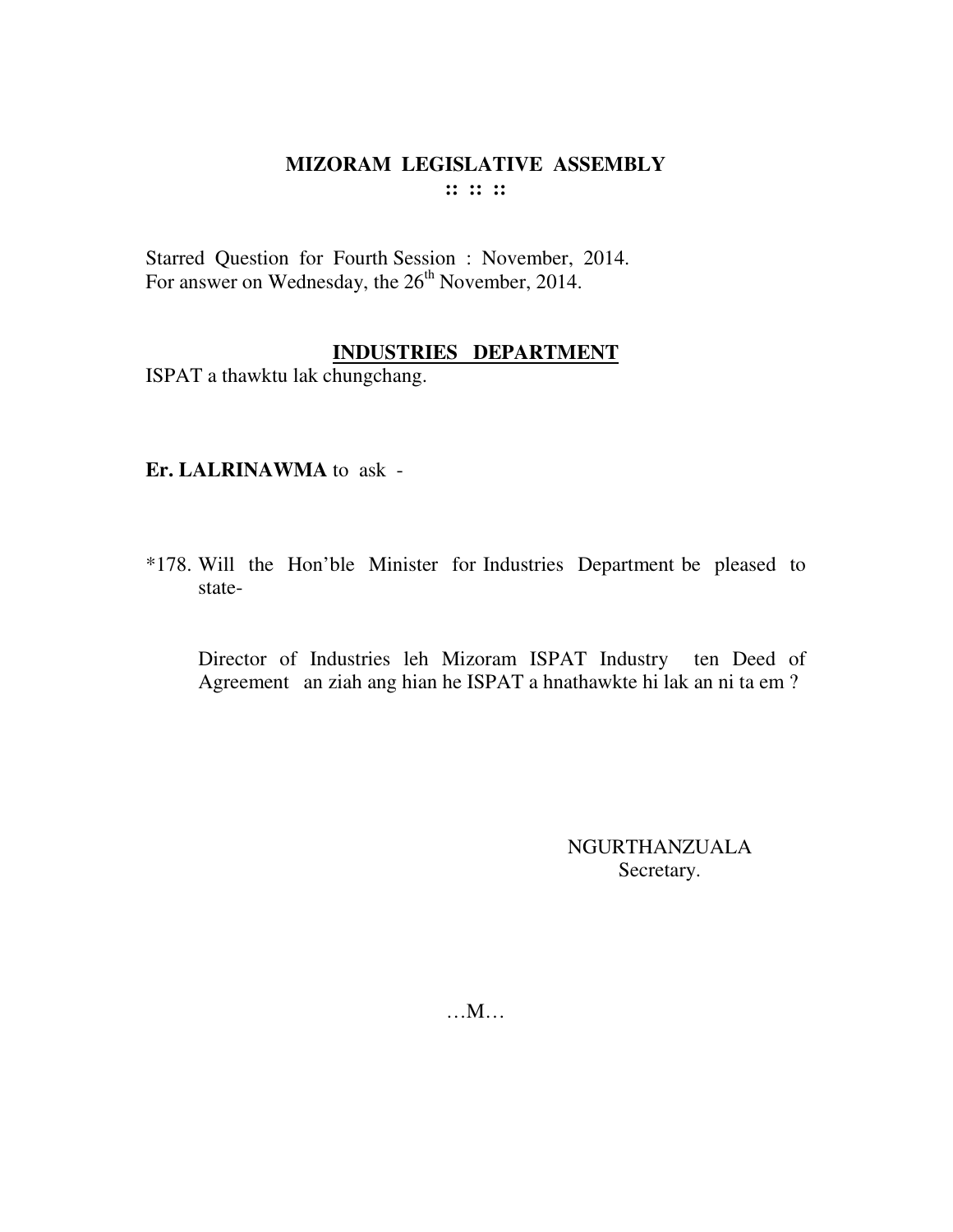Starred Question for Fourth Session : November, 2014. For answer on Wednesday, the  $26<sup>th</sup>$  November, 2014.

## **INDUSTRIES DEPARTMENT**

Zuangtui Industrial Estate chungchang.

## **Pu LALTHANLIANA** to ask –

- \*179. Will the Hon'ble Minister for Industries Department be pleased to state –
	- a) Zuangtui Industrial Estate ah hian dan lo a awm an awm em ?
	- b) Awm ni ta se mimal emaw chhungkua engzatnge awm ?
	- c) Awm ni ta se sorkarin engtinnge heng mite hi tih a tum ?
	- d) Heng Industrial Estate, Industrial Growth Center, Export promotion Industrial Park panna kawng chhe em em te hi sorkarin siam that a tum em ?

NGURTHANZUALA **Secretary** 

….h…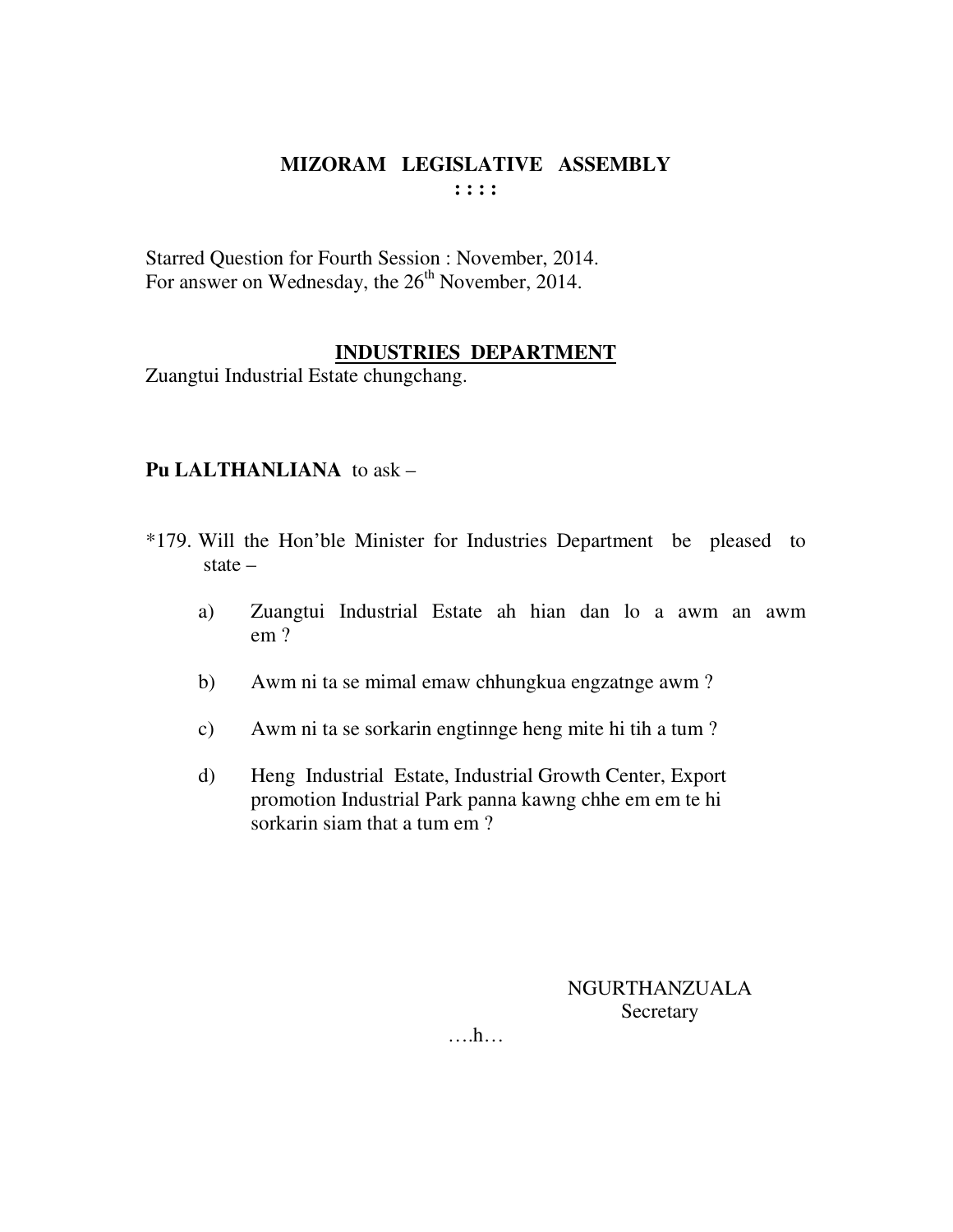Starred Question for Fourth Session : November, 2014. For answer on Wednesday, the  $26<sup>th</sup>$  November, 2014.

### **INDUSTRIES DEPARTMENT**

Mizo Carbon chungchang.

### **Pu LALRUATKIMA** to ask -

- \*180. Will the Hon'ble Minister for Industries Department be pleased to state
	- a) Industrial Growth Centre Luangmual a Mizo Carbon hi kum engzat atan nge ram pek a nih ?
	- b) Tute nge a nei tu ? An Registration No. enge ?
	- c) Engtik atang khan nge Commissioned a nih a, Installed Capacity engzatnge ?
	- d) SLC-in Central Capital Investment Subsidy leh Central Transport Subsidy dawng thei turin engzatnge an recommend ?

# NGURTHANZUALA Secretary.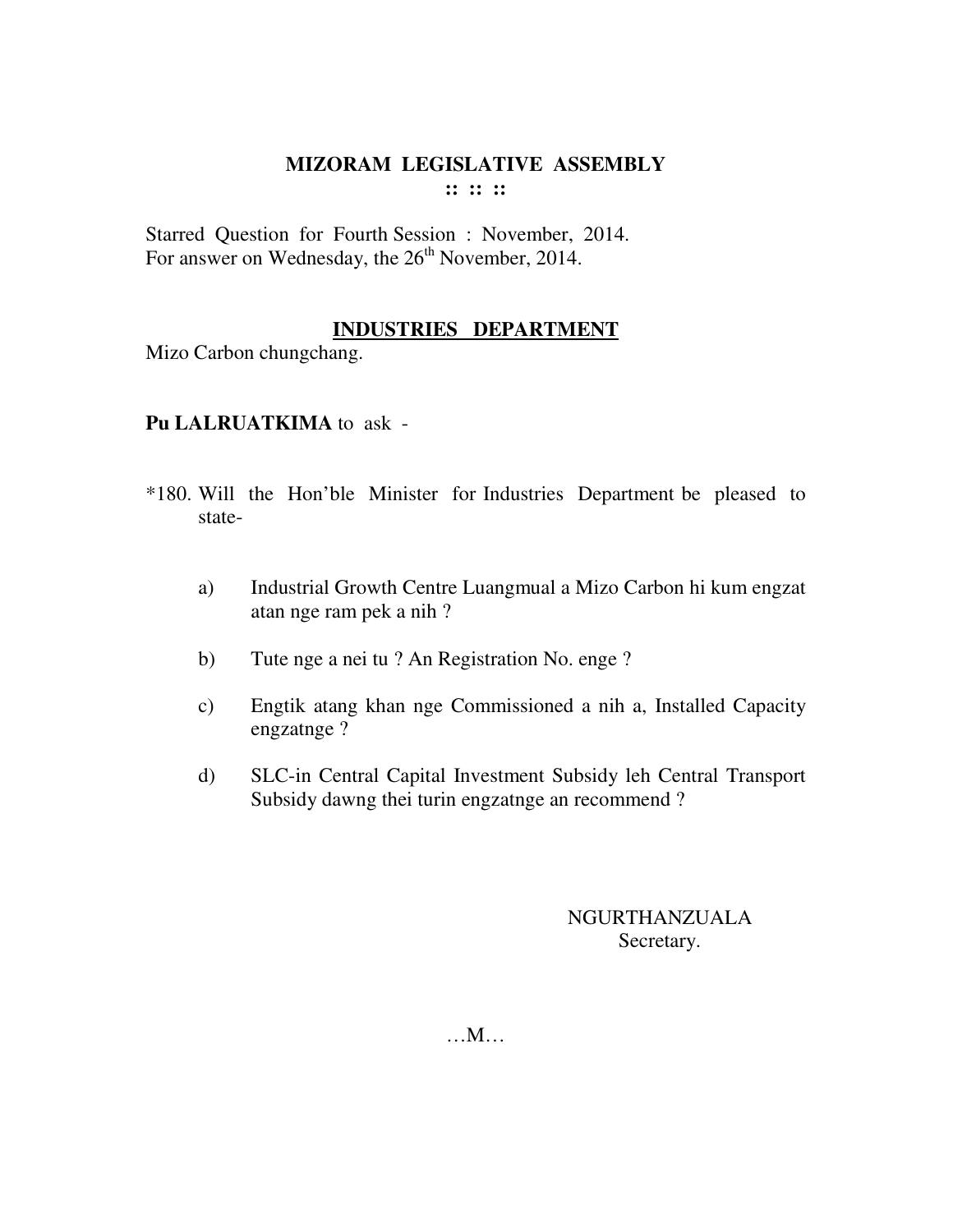# MIZORAM LEGISLATIVE ASSEMBLY  $\mathbb{R}^n \times \mathbb{R}^n$

Starred Question for Fourth Session : November, 2014. For answer on Wednesday, the 26<sup>th</sup> November, 2014.

# **TRANSPORT DEPARTMENT**

Transport Department chungchang.

## Er. LALRINAWMA to ask -

\*181. Will the Hon'ble Minister for Transport Department be pleased to state-

Tun dinhmunah Transport Department hnuaiah hian Bus engzatnge service thei awm?

> **NGURTHANZUALA** Secretary.

 $...M...$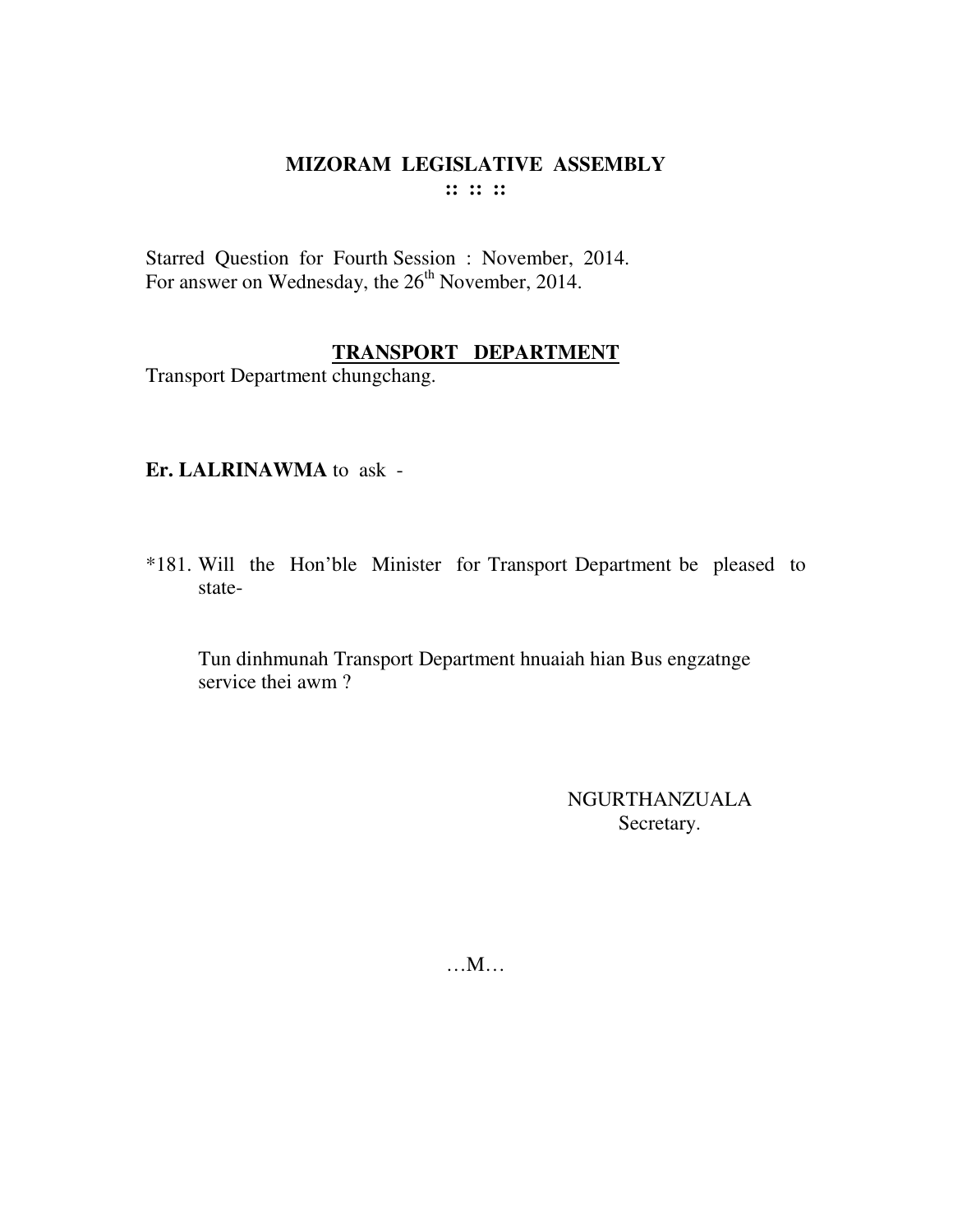Starred Question for Fourth Session : November, 2014. For answer on Wednesday, the  $26<sup>th</sup>$  November, 2014.

# **INDUSTRIES DEPARTMENT**

Oil & Gas chungchang.

# **Er. LALRINAWMA** to ask -

- \*182. Will the Hon'ble Minister for Industries Department be please to state –
	- (a) Mizoram chhungah hian tun dinhmunah Oil leh Gas hi laih chhuah ngei beisei a ni em ? Laihchhuah lo ni ta se, Mizoram hian za zelah engzatnge kan chan ve ang ?
	- (b) Oil & Gas zawn hnathawktu Company-a hnathawktu tur lak chungchangah hian tualchhung mi (local people) te tan reservation a awm thei em ?

NGURTHANZUALA **Secretary**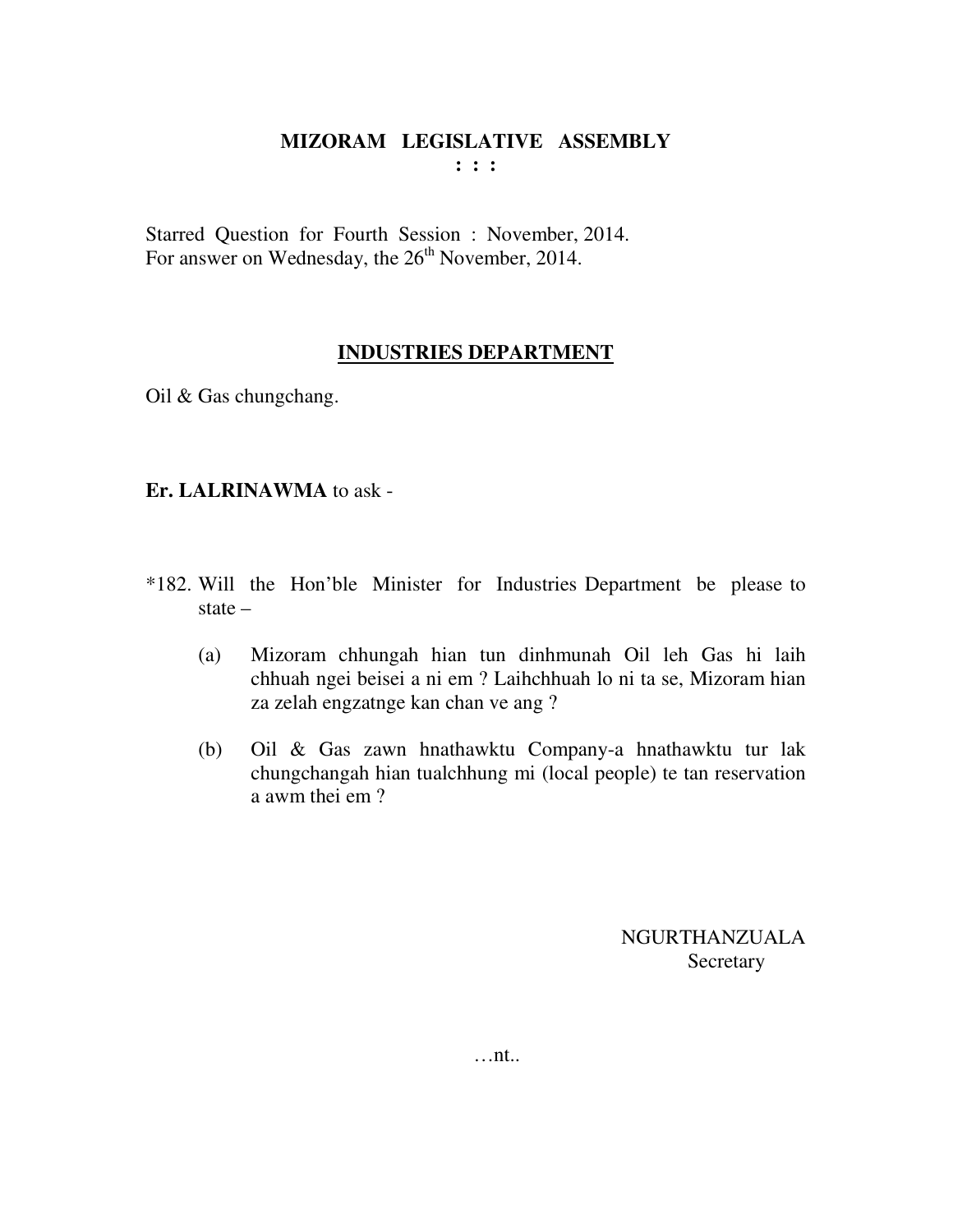Starred Question for Fourth Session : November, 2014. For answer on Wednesday, the 26<sup>th</sup> November, 2014.

# **INDUSTRIES DEPARTMENT**

Bamboo chip hralhna chungchang.

### **Er. LALRINAWMA** to ask -

\*183. Will the Hon'ble Minister for Industries Department be pleased to state-

 Bamboo Chipping Industry din tute hian an Bamboo chip hralh chhuahna a harsatna an tawh hi Sorkar hian a hriatpui em ? Eng tia hmalak nge a tum ?

> NGURTHANZUALA Secretary.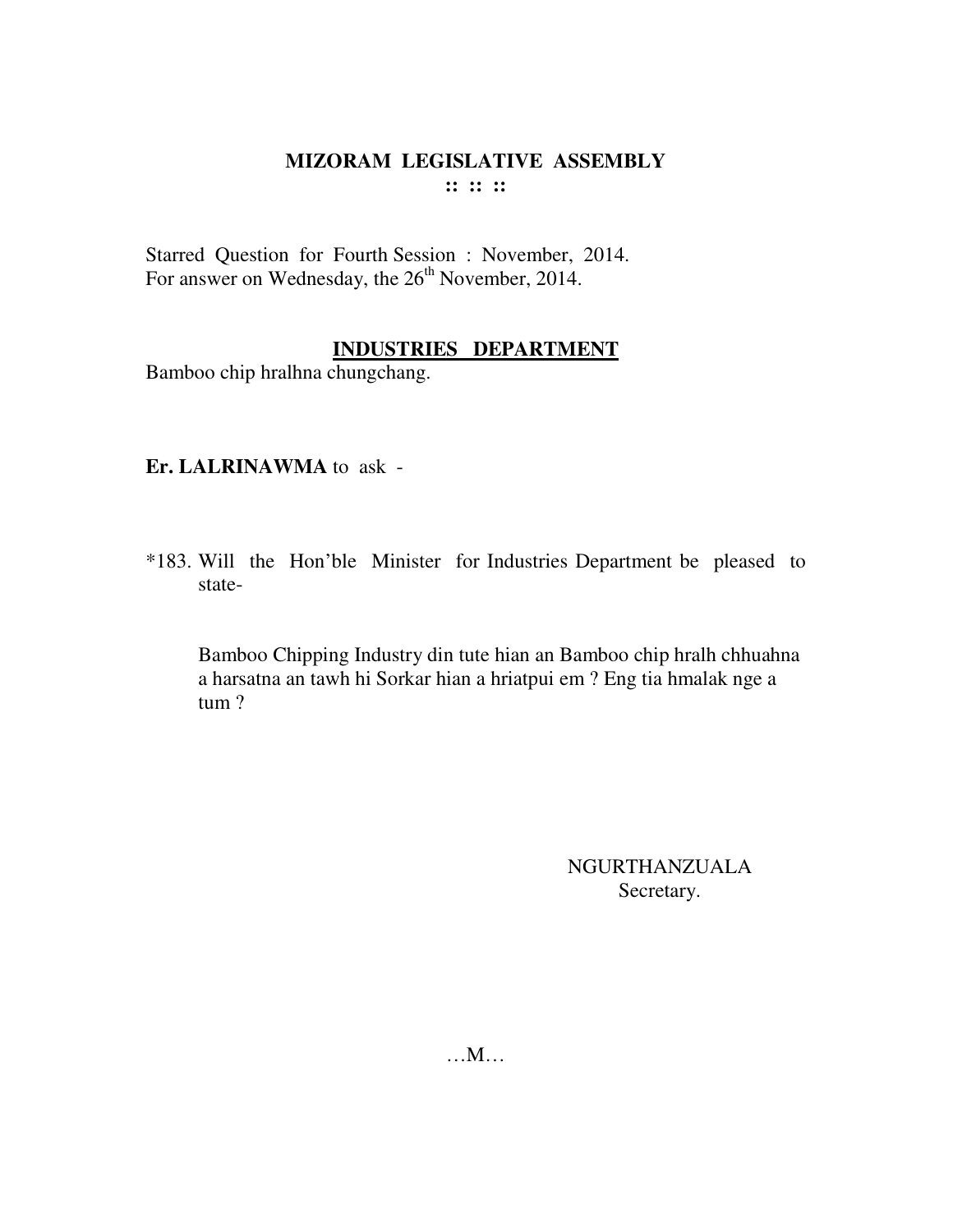Starred Question for Fourth Session : November, 2014. For answer on Wednesday, the  $26<sup>th</sup>$  November, 2014.

### **RURAL DEVELOPMENT DEPARTMENT**

Wasteland development fund chungchang.

### **Dr. K. BEICHHUA** to ask -

- \*184. Will the Hon'ble Minister for Rural Development Department be please to state –
	- (a) Kum 2013-2014 leh 2014-2015 atan Saiha leh Lawngtlai District atan Wasteland Development fund central sorkarin cheng engzat nge a pek ?
	- (b) State atangin cheng engzatnge a release tawh ?
	- (c) He scheme implement-tu tur District board siam a ni em ? State sorkarin implementation a kalpui mai em ni ?

NGURTHANZUALA Secretary

…nt..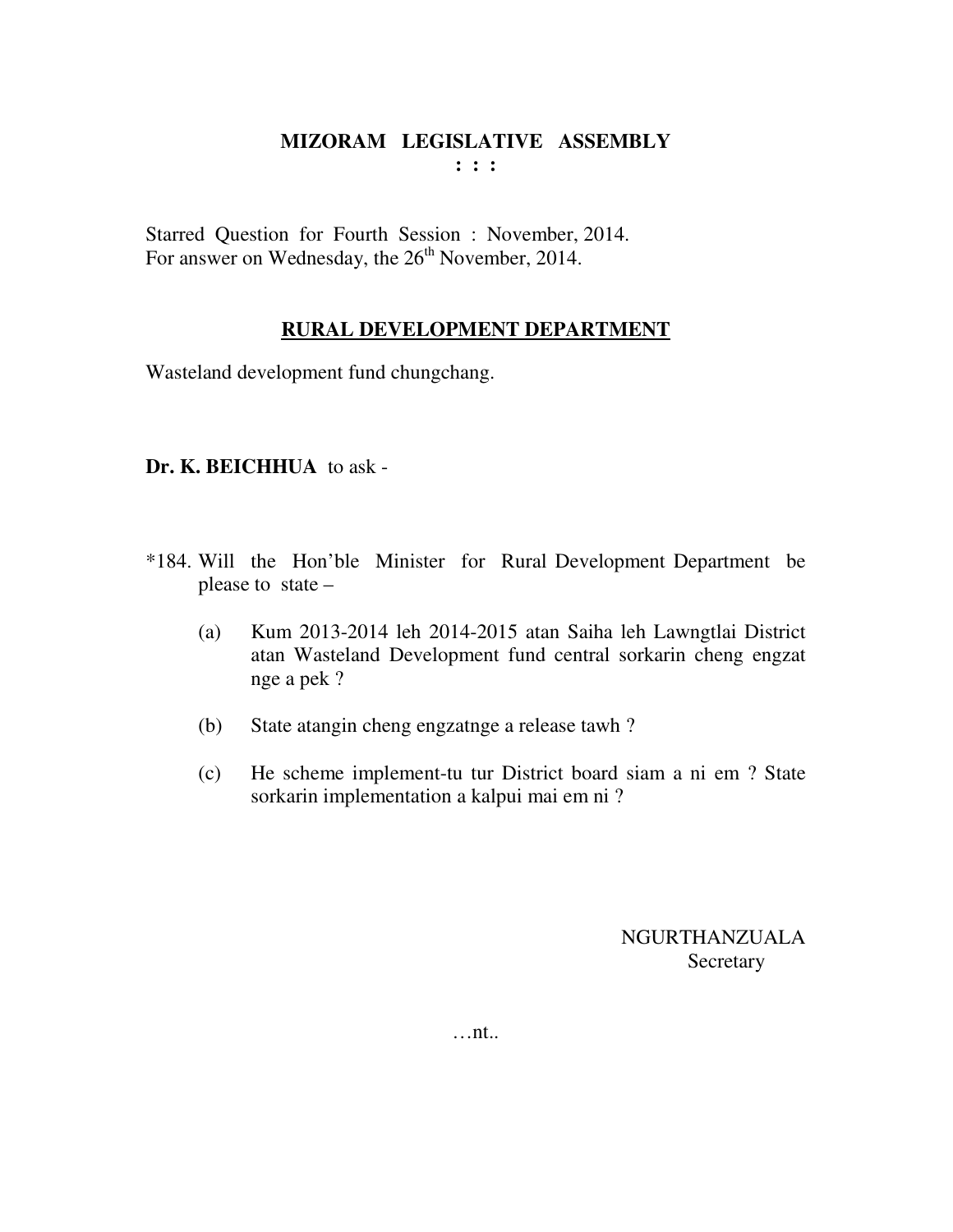Starred Question for Fourth Session : November, 2014. For answer on Wednesday, the  $26<sup>th</sup>$  November, 2014.

## **PUBLIC WORKS DEPARTMENT**

Tuipui 'D' lei dawh chungchang.

### **Pu LALRUATKIMA** to ask -

- \*185. Will the Hon'ble Minister for Public Works Department be pleased to state
	- a) Tuipui 'D' Lei dawh hi tunge a Contractor ni a, engtikah nge hnathawh tan a nih ?
	- b) Engtik hun a thawh zawh tura ruahman nge a nih ? Extent a ni em ?
	- c) Sanctioned Amount engzatnge ? Sum engzatnge pek a nih tawh ?
	- d) Revised a ni em ? A nih chuan engzatnge ni ?
	- e) Engvangin nge a hun tak ah hna hi thawh zawh a nih loh ?

### NGURTHANZUALA Secretary.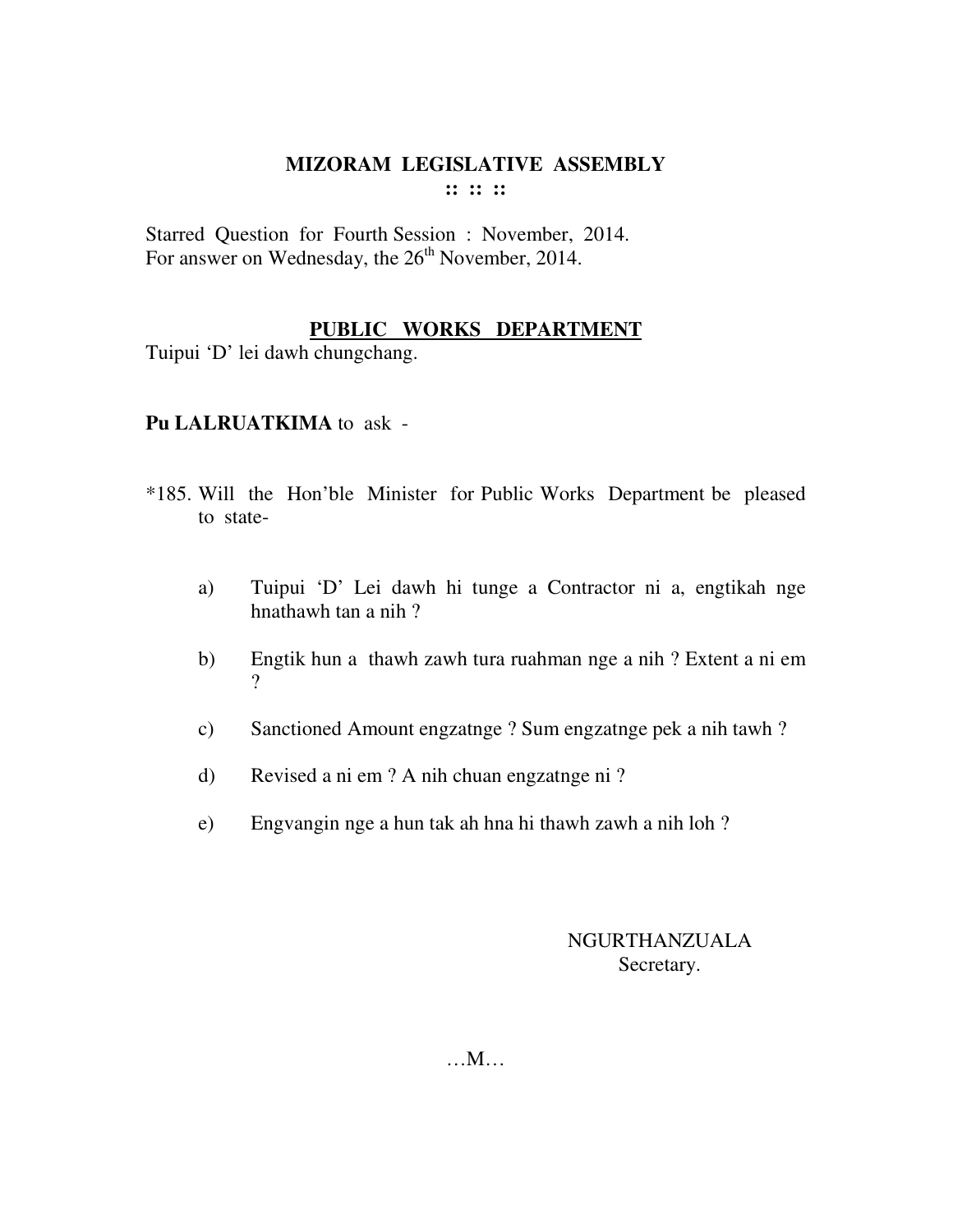Starred Question for Fourth Session : November, 2014. For answer on Wednesday, the 26<sup>th</sup> November, 2014.

#### **PUBLIC WORKS DEPARTMENT**

Vaivakawn – Chawnpui – Zotlang kawng chungchang

#### **Pu K. SANGTHUAMA** to ask –

\*186. Will the Hon'ble Minister for Public Works Department be pleased to state –

 Vaivakawn – Chawnpui – Zotlang kawng hi tun thal chhung hian re-surfacing theih a ni angem?

> NGURTHANZUALA Secretary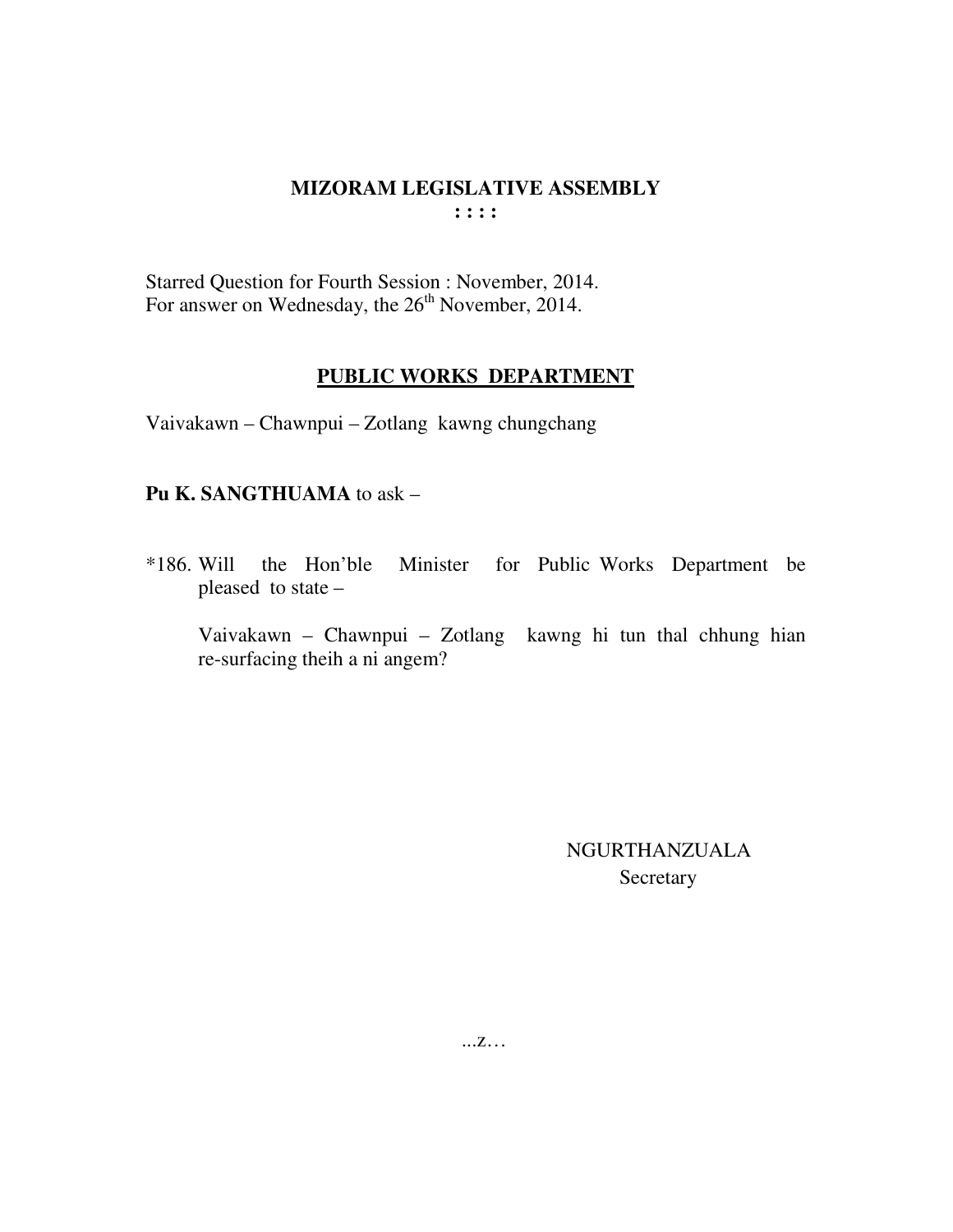**: : :** 

Starred Question for Fourth Session : November, 2014 For answer on Wednesday, the  $26<sup>th</sup>$  November, 2014.

#### **PUBLIC WORKS DEPARTMENT**

Serkhan to Bagha Road chungchang.

#### **Pu LALRUATKIMA** to ask –

- \*187. Will the Hon'ble Minister for Public Works Department be pleased to state  $$ 
	- a) Serkhan to Bagha Road hi Formation Cutting, Permanent works leh Pavement hnate hi engtikah nge Tender anih ?
	- b) Tute nge Contractor ni a, engtikah te nge hna hi thawh tan anih ?
	- c) Formation Cutting, Permanent works leh Pavement hnate hi engtik a thawh zawh tura ruahman nge anih ?
	- d) Estimate Amount engtzatte nge ni a, tuna hnathawh mekah te hian Revised Estimate siam ani tawh em ? A nih chuan tute hna nge ? Engzat in nge revised anih ?
	- e) Compensation beisei mi engzatnge awm ? Engzatnge an beisei a, engzatnge ruahman anih a, engtikahnge pek an nih dawn ?
	- f) Tun dinhmunah Physical Achievement enge ?

 NGURTHANZUALA **Secretary** 

\*\*\*V\*\*\*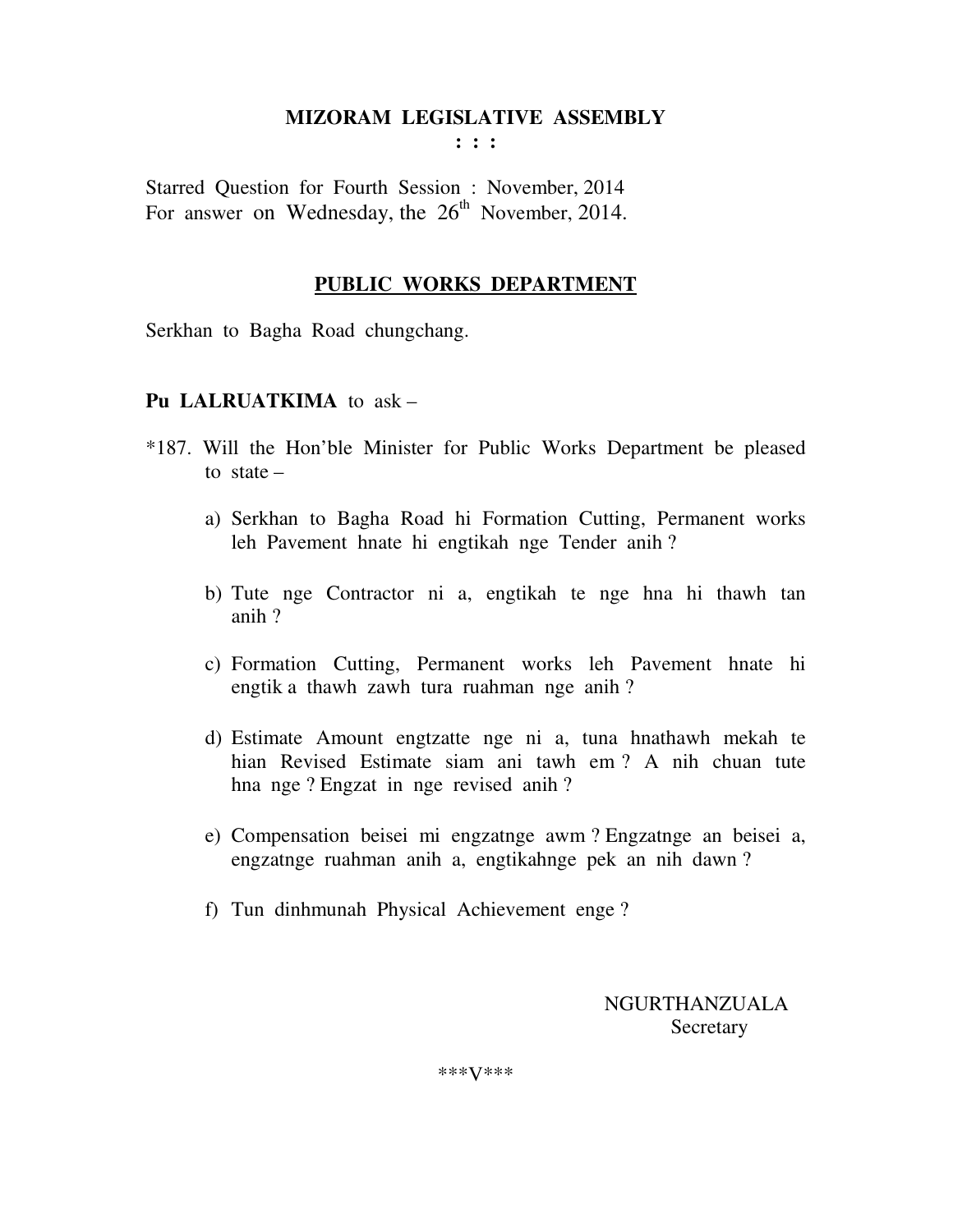Starred Question for Fourth Session : November, 2014. For answer on Wednesday, the 26<sup>th</sup> November, 2014.

# **PUBLIC WORKS DEPARTMENT**

Tuikum lei dawh mek chungchang.

### **Er. LALRINAWMA** to ask -

\*188. Will the Hon'ble Minister for Public Works Department be pleased to state-

 Chhingchhip to Hmuntha kawng a Tuikum lei dawh mek hi eng huna zawh tur nge ?

> NGURTHANZUALA Secretary.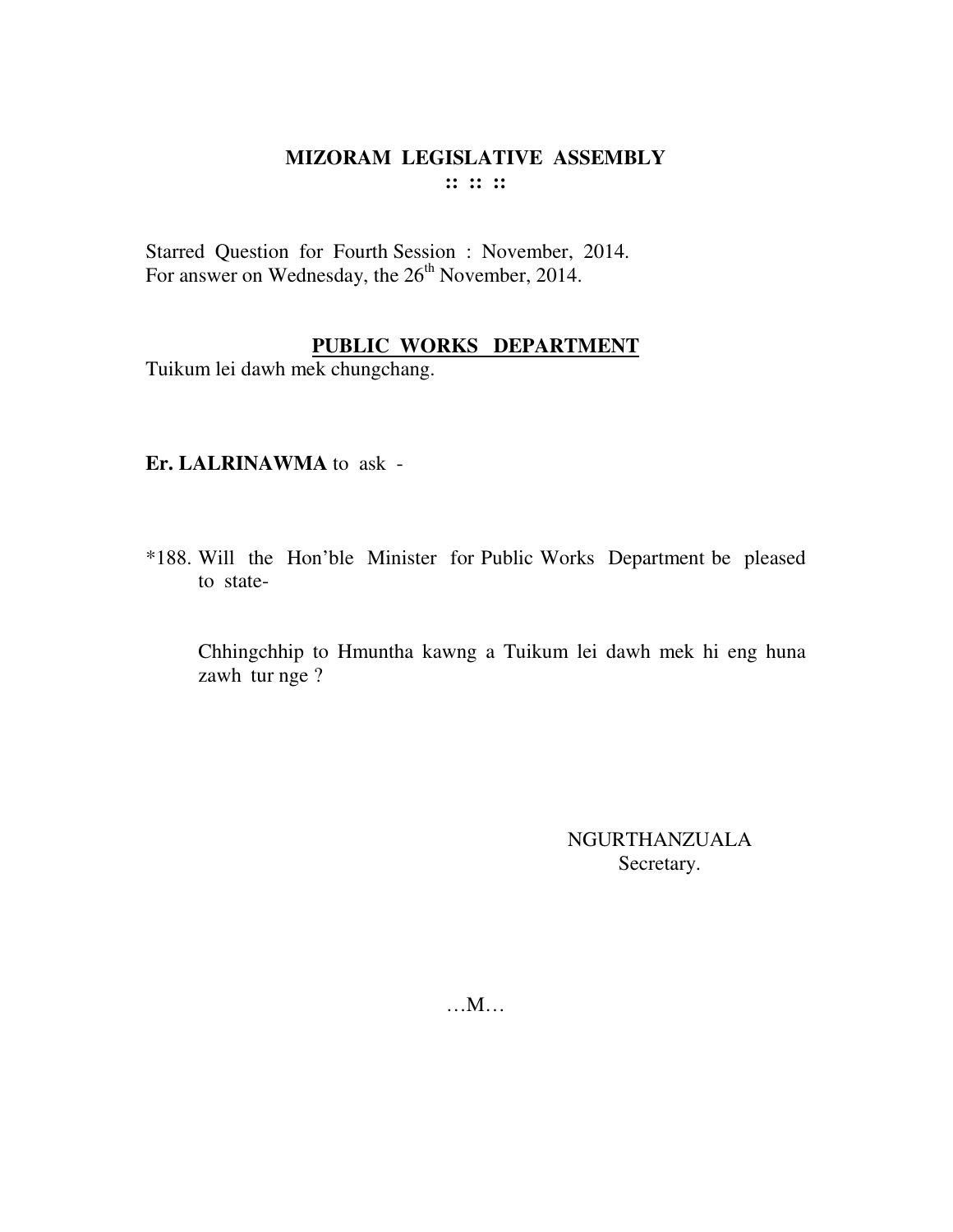**:: :: ::** 

Starred Question for Fourth Session : November, 2014. For answer on Wednesday, the  $26<sup>th</sup>$  November, 2014.

# **PUBLIC WORKS DEPARTMENT**

Lunglei to Lawngtlai kawng chungchang

# **Dr. K. BEICHHUA** to ask -

\*189. Will the Hon'ble Minister for Public Works Department be pleased to state –

 Lunglei to Lawngtlai kawng National Highway siam tha tura 2013-2014 March thla a tender tawh kha enge hmalakna kal zel?

> NGURTHANZUALA Secretary

… **v...**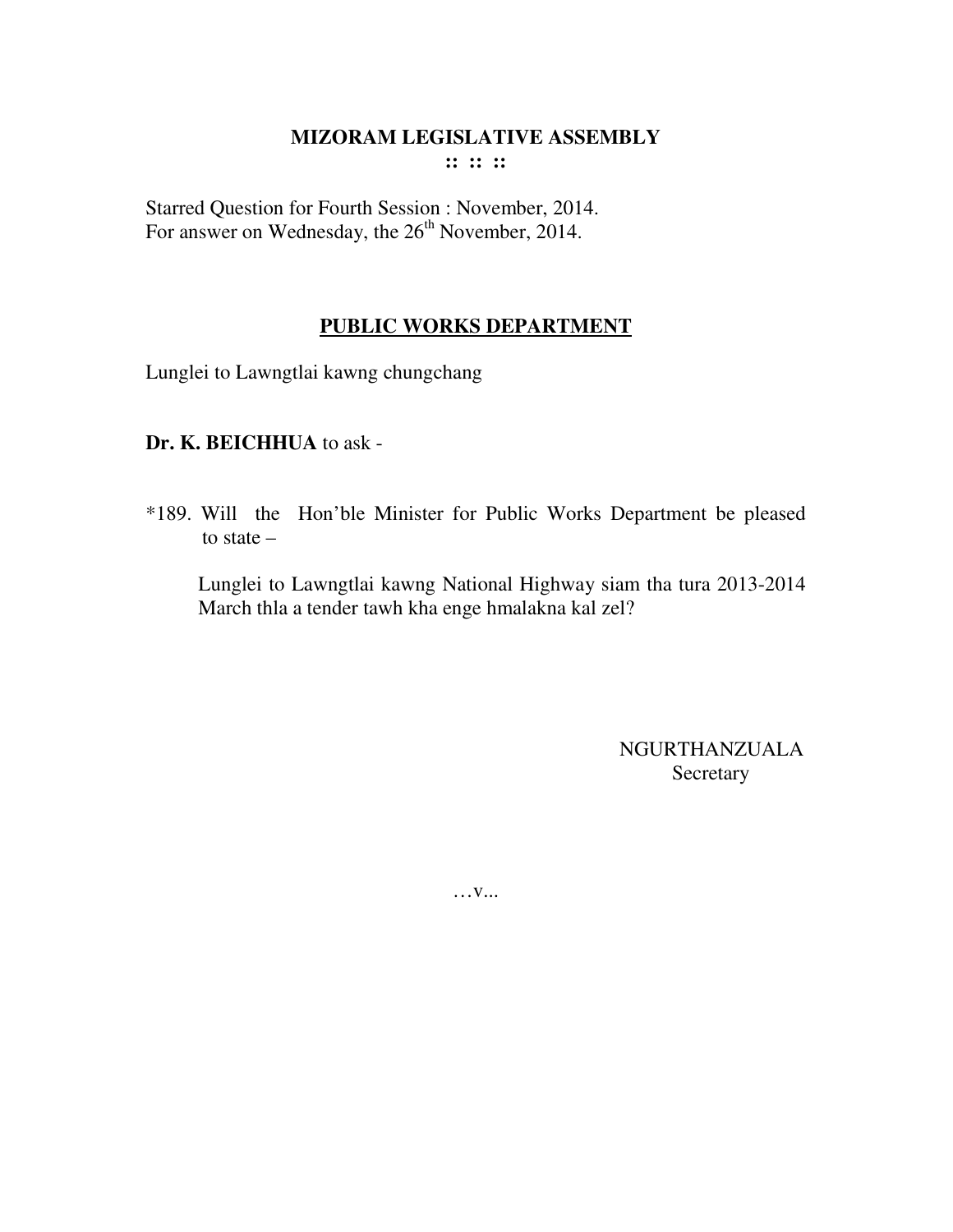Starred Question for Fourth Session : November, 2014. For answer on Wednesday, the  $26<sup>th</sup>$  November, 2014.

### **PUBLIC WORKS DEPARTMENT**

Ramrikawn – Sakawrtuichhun – PTC Lungverh kawng chungchang

### **Pu K. SANGTHUAMA** to ask –

\*190. Will the Hon'ble Minister for Public Works Department be pleased to state –

 Ramrikawn – Sakawrtuichhun – PTC Lungverh kawng hi siamthat tumna a awm em?

> NGURTHANZUALA Secretary

...z…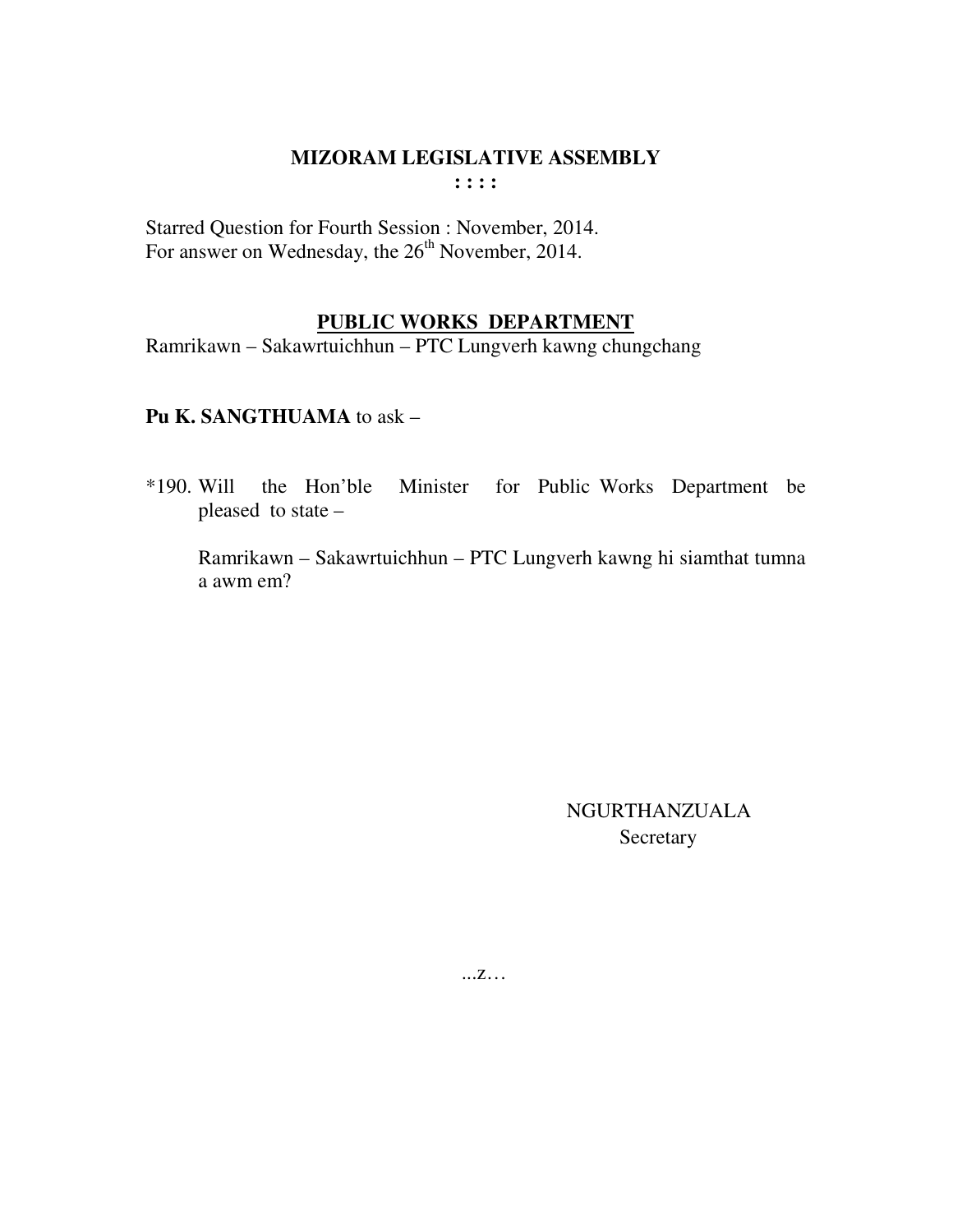#### **:: :: ::**

Starred Question for Fourth Session : November, 2014. For answer on Wednesday, the  $26<sup>th</sup>$  November, 2014.

## **PUBLIC WORKS DEPARTMENT**

Mizoram road communication chungchang.

**Dr. K. BEICHHUA** to ask -

- \*191. Will the Hon'ble Minister for Public Works Department be pleased to state
	- a) Mizoram road communication dinhmun chhe ta viau mai hi enge a chhan ?
	- b) Engtianga hmalak nge sorkar hian a tum ?

NGURTHANZUALA Secretary.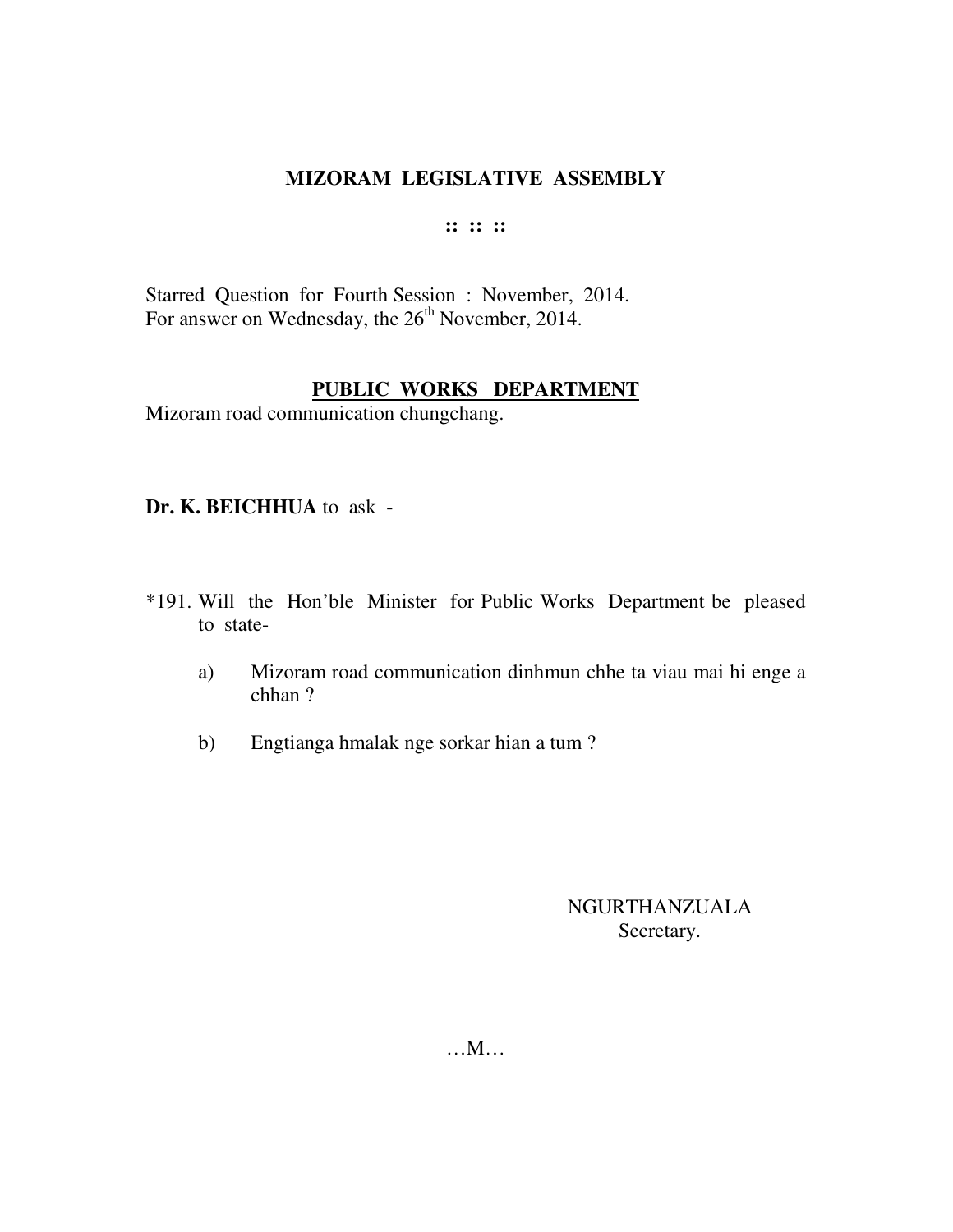Starred Question for Fourth Session : November, 2014. For answer on Wednesday, the  $26<sup>th</sup>$  November, 2014.

# **PUBLIC WORKS DEPARTMENT**

Bairabi Tlawng lei chungchang.

### **Pu LALRUATKIMA** to ask -

- \*192. Will the Hon'ble Minister for Public Works Department be pleased to state
	- a) Bairabi a Tlawng Lei dawh hi tunge Contractor ni a, engtikah nge hnathawh tan a nih ?
	- b) Engtik hun a thawh zawh tura ruahman nge a nih ? Hna hi extent a ni em ? Vawi engzatnge extent a nih ?
	- c) Sanctioned Amount engzatnge ? Sum engzatnge pek an nih tawh ?
	- d) Revised a ni em ? A nih chuan tum engzatnge ni a, Revised Estimate Amount chu engzatte nge ?
	- e) Engvangin nge a hun takah hna hi thawh zawh a nih loh ?
	- f) Contractor hi terminate tum a ni em ?

## NGURTHANZUALA Secretary.